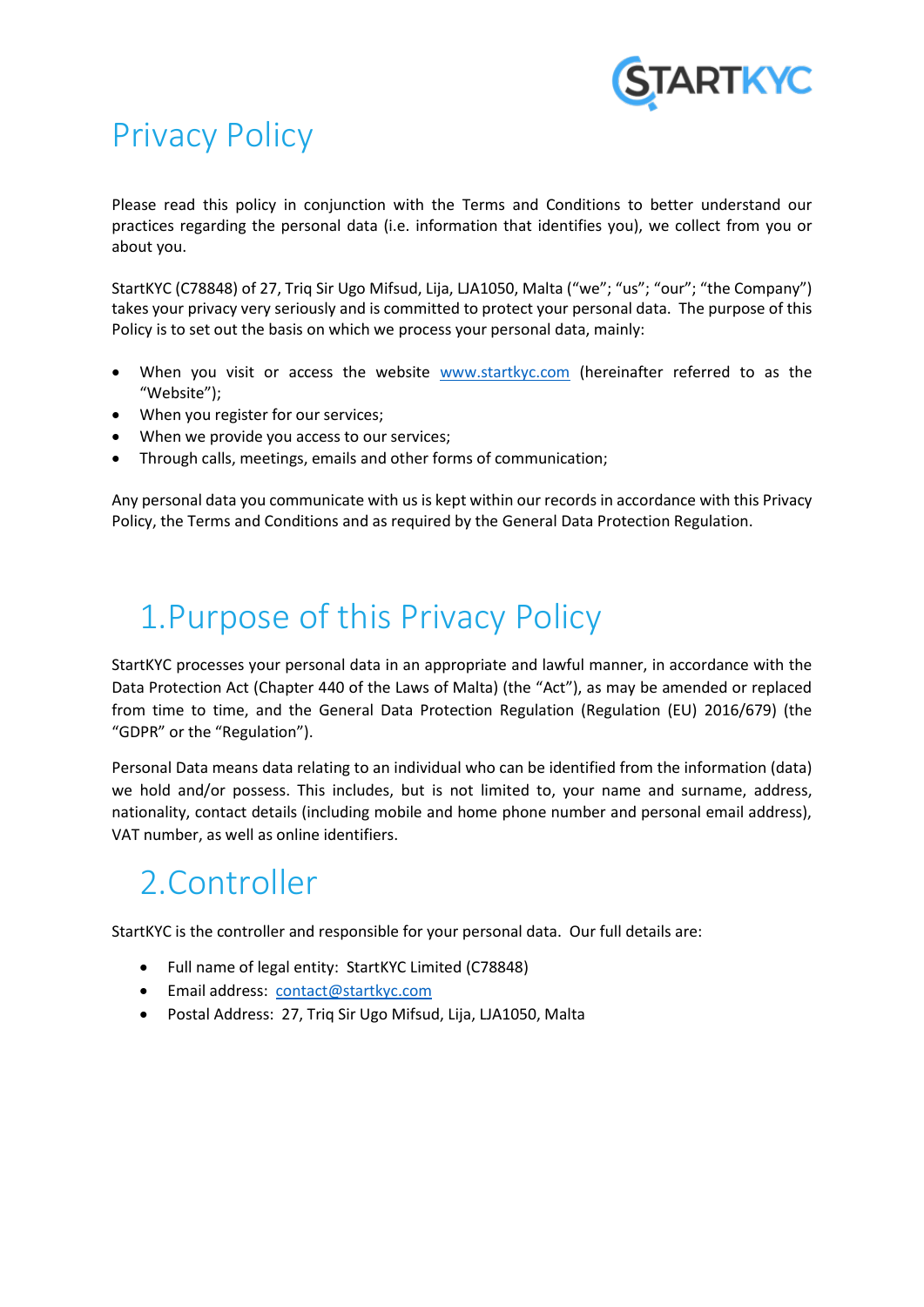

## 3.Complaints

You have the right to lodge a complaint at any time with a competent supervisory authority on data protection matters in the Member State of your habitual residence or place of work. In the case of Malta, this would be the Office of the Information and Data Protection Commissioner [\(https://idpc.org.mt/en/Pages/Home.aspx\)](https://idpc.org.mt/en/Pages/Home.aspx). We would, however, appreciate the opportunity to deal with your concerns before you approach that supervisory authority, so please contact us in the first instance.

# 4.Third Party Links

Should the website contain links to third party websites, plug-ins and applications, please be aware that enabling these connections may allow third parties to collect or share data about you. We do not control these third-party websites and are not responsible for their privacy notices, statements or policies.

## 5.Personal Data

Personal data means any information about an individual from which that person can be identified. It does not include data where the identity has been removed (anonymous data).

In the course of our relationship (including during the provision of trial periods, registration of service, account registration and activation), we may collect, use and store different kinds of personal data as follows:

- Identity Data: includes your first name, last name, address, company name, username or similar identifier, tax domicile, VAT number, employer and occupation.
- Contact Information: includes your billing address, email address and contact number (telephone and/or mobile).
- Payment Data: includes details about your payments for our service or payments which we charge you.
- Technical Data: includes IP address, your login data to StartKYC, device type, browser type and version, time zone setting and location, browser plug-in types and versions, operating system and other technology on the devices you use to access the Site as the case may be.
- Usage Data: includes information about how you use the Site.
- Marketing and Communications Data: includes your preferences in receiving marketing from us.

## 6.How your personal data is collected

StartKYC collects personal information mainly in the following ways:

- When you register to open an account with us;
- When you purchase our services;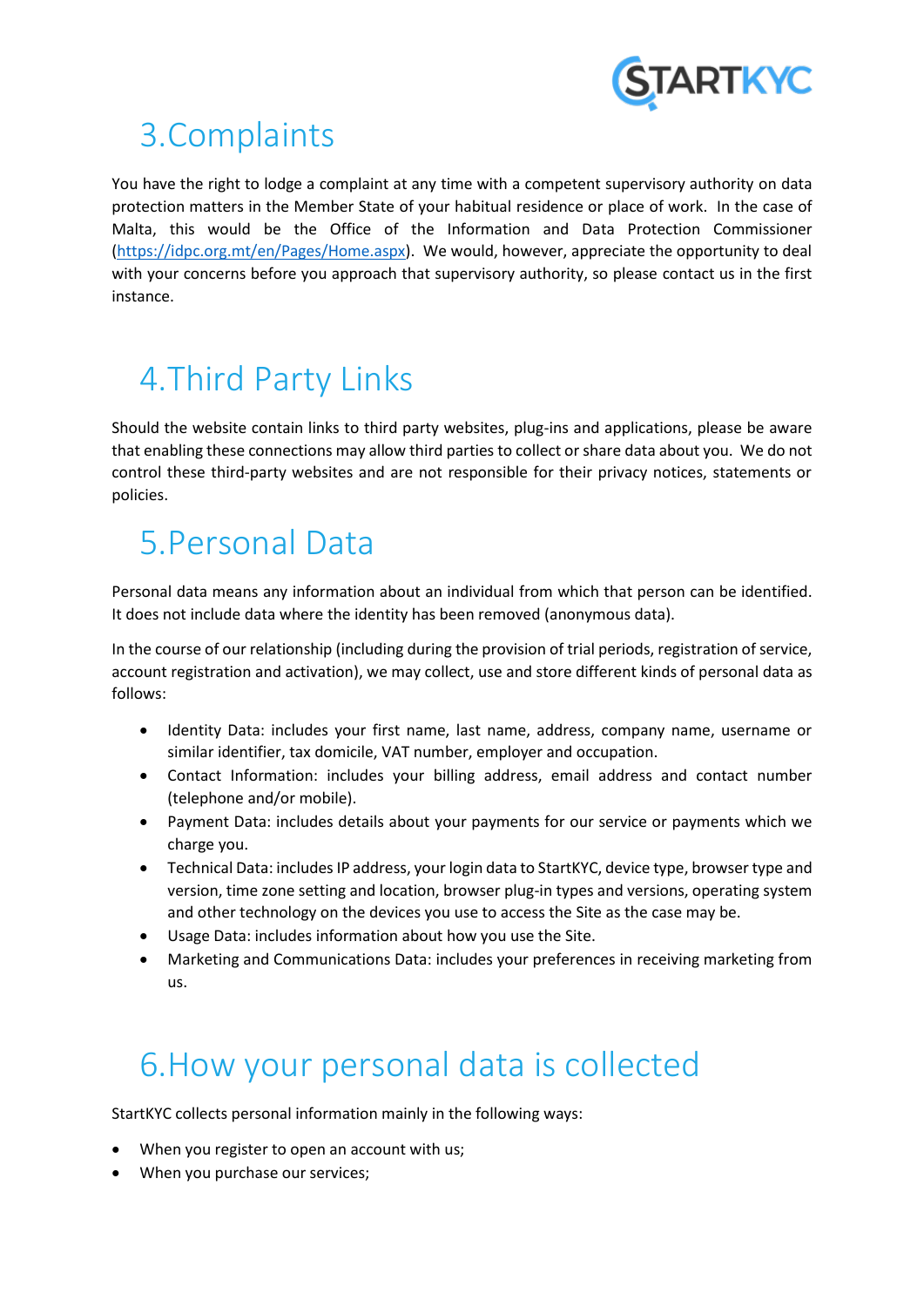

- During the provision of our services;
- As you interact with us through the Site;

# 7.Purpose for which we will use your personal data

| <b>Purpose Activity</b>                                                                                                                                                                                                                                                                                                    | <b>Type of data</b>                                                                                            | Lawful<br><b>basis</b><br>for<br>processing<br>legitimate<br>including<br>basis of                                                                                                                                                                                                                                                                                                                                                                                                                                          |
|----------------------------------------------------------------------------------------------------------------------------------------------------------------------------------------------------------------------------------------------------------------------------------------------------------------------------|----------------------------------------------------------------------------------------------------------------|-----------------------------------------------------------------------------------------------------------------------------------------------------------------------------------------------------------------------------------------------------------------------------------------------------------------------------------------------------------------------------------------------------------------------------------------------------------------------------------------------------------------------------|
|                                                                                                                                                                                                                                                                                                                            |                                                                                                                | interest                                                                                                                                                                                                                                                                                                                                                                                                                                                                                                                    |
| Drawing up of client agreement                                                                                                                                                                                                                                                                                             | Identity;<br>Contact Information;                                                                              | Performance of a contract with you;                                                                                                                                                                                                                                                                                                                                                                                                                                                                                         |
| To enable you to use our services                                                                                                                                                                                                                                                                                          | Identity;<br>Contact Information;<br>Technical Data;                                                           | Performance of a contract with you;                                                                                                                                                                                                                                                                                                                                                                                                                                                                                         |
| For legal, tax and accounting purposes<br>(e.g. reporting to tax authorities, and<br>accounting record requirements)                                                                                                                                                                                                       | Identity Data;<br>Contact Information;<br>Payment Data;                                                        | Necessary to comply with a legal<br>obligation;                                                                                                                                                                                                                                                                                                                                                                                                                                                                             |
| To manage our relationship with you,<br>including in particular to<br>(a) notify you about changes to our<br>terms or privacy notices;<br>(b) respond to complaints, queries<br>and/or reported issues;<br>(c) deal with your requests;<br>(d) notify you of changes in our<br>services;<br>(e) request feedback from you. | Identity Data;<br>Contact Information;<br><b>Technical Data;</b><br>Marketing & Communications Data;           | (a) Performance of a contract with you<br>(b) Necessary for our legitimate<br>interests (for 'customer care' and<br>service matters, to study how clients<br>use our services, to assess our<br>operations, to develop them and grow<br>our business).                                                                                                                                                                                                                                                                      |
| To administer and protect<br>our<br>business, including the Site, (including<br>troubleshooting,<br>data<br>analysis,<br>testing, system maintenance, support,<br>safety and security testing, reporting<br>and hosting of data).                                                                                          | Identity Data;<br>Contact Information;<br>Payment Data;<br>Technical Data;<br>Marketing & Communications Data; | Necessary for our legitimate<br>(a)<br>interests<br>(for<br>running<br>and<br>administering our business, network<br>security, to prevent fraud and to<br>ensure<br>secure<br>processing<br>and<br>transmission of payments<br>(b) Necessary to comply with a legal<br>obligation.<br>(c) Performance of a contract with<br>you, namely to ensure:<br>- that our services are provided to you<br>in an efficient and timely manner<br>- the proper functioning of your<br>account<br>- the confidentiality of your account. |
| ensure that our content is<br>To<br>presented in the most effective<br>manner for you and your computer<br>and devices, and in a user-friendly<br>manner.                                                                                                                                                                  | Identity Data;<br>Contact Information;<br>Technical Data;                                                      | Necessary for our legitimate interests<br>(to study how clients use our services,<br>to develop them, to grow our business<br>and to inform our marketing strategy).                                                                                                                                                                                                                                                                                                                                                        |

## 8.Disclosure of your personal data

We may have to share your personal data with the parties set out below for the purposes set out above.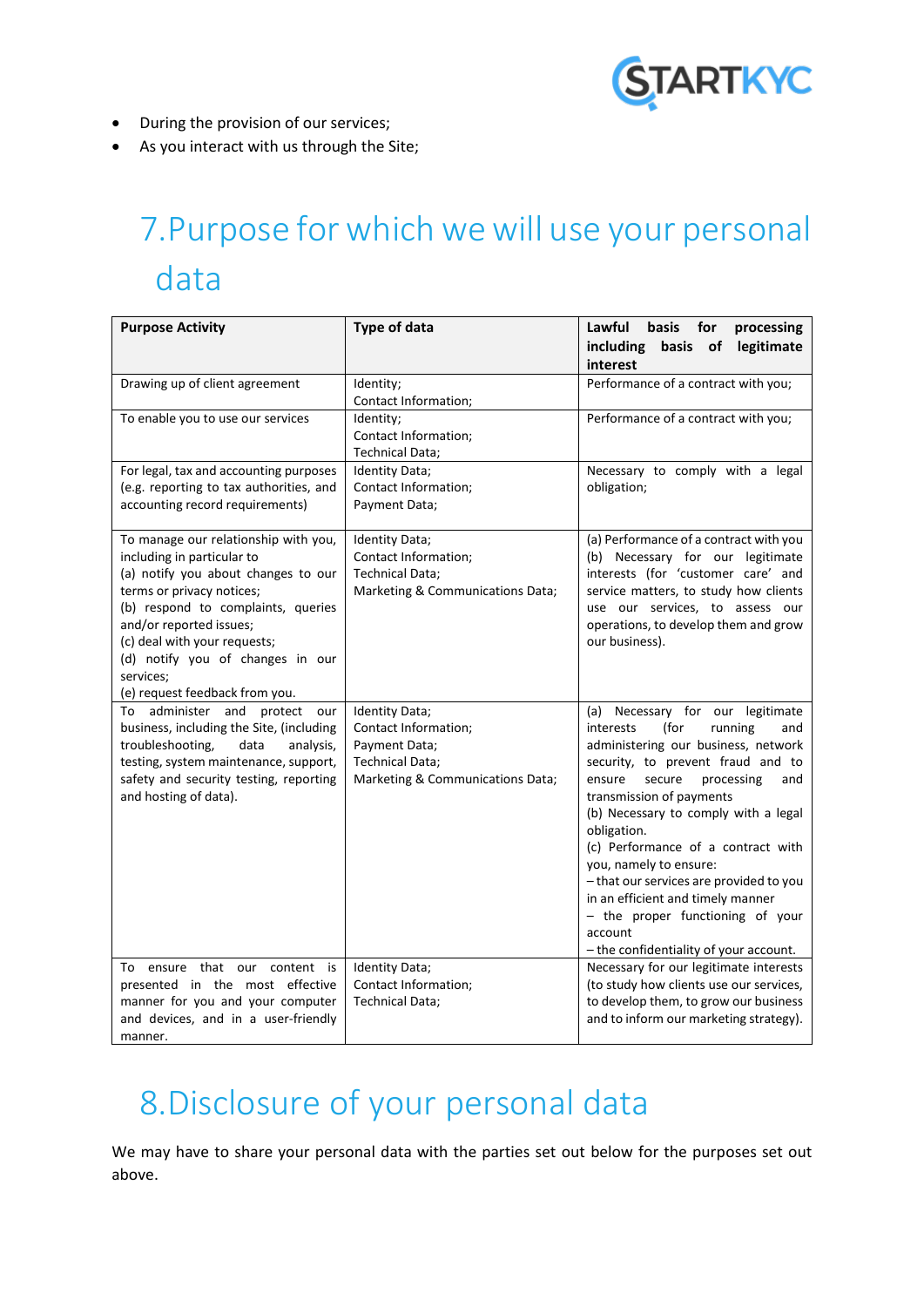

- Public authorities, meaning the Commission of Inland Revenue, regulators, law enforcement agencies and other authorities who require reporting of processing activities, or may request information from us, in terms of applicable law and in certain circumstances;
- Our subsidiaries, associates and agents where necessary to facilitate your relationship with us.

We require all third parties to respect the security of your personal data and to treat it in accordance with the law (including applicable data protection and privacy law). We do not allow our third-party business partners or service providers to use your personal data for their own purposes and only permit them to process your personal data for specified purposes and in accordance with our instructions. Furthermore, these third parties access and process your data on the basis of strict confidentiality and subject to the appropriate security measures and safeguards.

We may also disclose your data if we are under a duty to disclose or share your personal data to comply with any legal obligation, judgment or under an order from a court, tribunal or authority.

We may also disclose your data to enforce our contractual terms with you, or to protect our rights, property or safety, that of our partners or other users. This includes exchanging information with other companies and organisations for the purposes of fraud protection.

## 9. International transfers

We do not transfer your personal data to outside the European Economic Area ("EEA"), except as may be required to provide you with services that you request from us (i.e. contractual performance).

Should we need to transfer your personal data to outside of the EEA, we will ensure a similar degree of protection is afforded to it by ensuring that at least one of the following safeguards is implemented

We will only transfer your personal data to countries that have been deemed to provide an adequate level of protection for personal data by the European Commission. For further details, see European Commission: Adequacy of the protection of personal data in non-EU countries

In the absence of an adequacy decision, we will use specific contracts approved by the European Commission which give personal data the same protection it has in Europe. For further details, see European Commission: Model contracts for the transfer of personal data to third countries.

Where we use providers based in the U.S., we may transfer data to them if they are part of the Privacy Shield which requires them to provide similar protection to personal data shared between the European Union and the US. For further details, see European Commission: EU-US Privacy Shield.

If you want further information on the specific mechanism used by us when transferring your personal data out of the EEA, please contact us o[n contact@startkyc.com](mailto:contact@startkyc.com).

# 10. Data Retention

We consider our relationship with you to be an ongoing and continuous customer relationship, until such time that either we or you terminate it in accordance with our terms and conditions.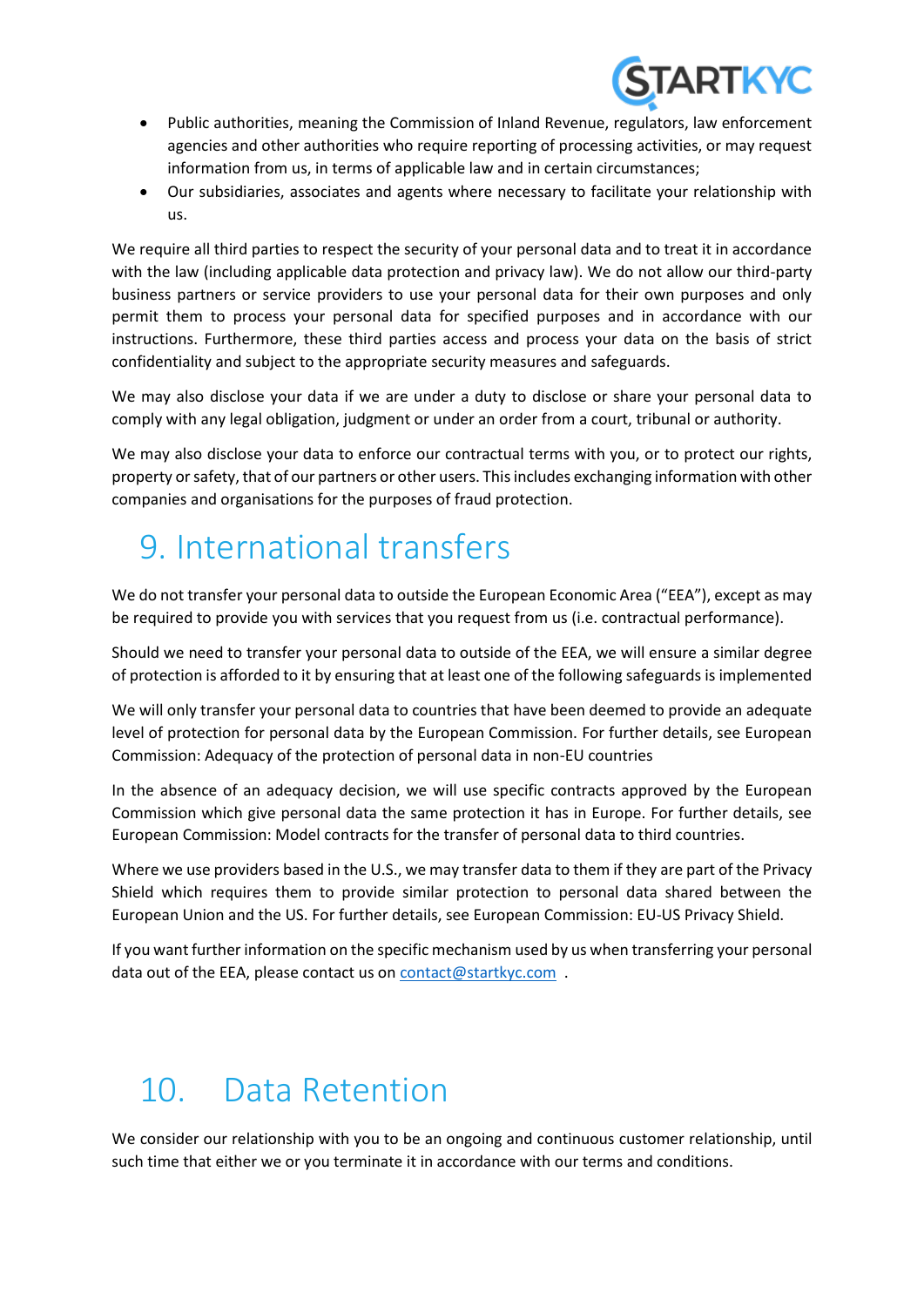

We will only retain your personal data for as long as necessary to fulfil the purposes we collected it for (i.e. the ongoing service provision) and, thereafter, for the purpose of satisfying any legal, accounting, tax and reporting requirements and obligations to which we may be subject and/or to the extent that we may also need to retain your personal data to be able to assert, exercise or defend possible future legal claims against or otherwise involving you.

In some circumstances, you can ask us to delete your data. See Request erasure below for further information.

## 11. Your rights

Under certain circumstances, you have rights under data protection laws in relation to your personal data.

- 1. **Right of access to personal information** you have the right to receive a copy of the information that we hold about you. In this regard, you may send an email to [contact@startkyc.com](mailto:contact@startkyc.com) requesting information as the personal data which we process. You shall receive one copy free of charge via email of the personal data which is undergoing processing. [Any further copies of the information processed shall incur a charge of  $E$ 25].
- 2. **Right of rectification of Personal Information** you have a right to ask us to correct data that we hold about you where it is inaccurate or incomplete. This enables you to have any incomplete or inaccurate data we hold about you corrected and/or updated, though we may need to verify the accuracy of the new data you provide to us. As mentioned, it is in your interest to keep us informed of any changes or updates to your personal data which occur during the course of your relationship with us.
- 3. **Right to erasure of Personal Information** in certain circumstances you can ask for the data we hold about you to be erased from our records. Hence this enables you to ask us to delete or remove personal data where:
	- there is no good reason for us continuing to process it;
	- you have successfully exercised your right to object to processing;
	- we may have processed your information unlawfully; or
	- we are required to erase your personal data to comply with local law.

We may not always be able to comply with your request of erasure for specific legal reasons which will be notified to you, if applicable, at the time of your request. In particular, notwithstanding a request for erasure, we may continue to retain your personal data where necessary for

- compliance with a legal or regulatory obligation to which we are subject; or
- the establishment, exercise or defence of legal claims.

4. **Right to restriction of processing of Personal Information** – you have the right to request that we suspend our use of your Personal Information in certain circumstances. This enables you to ask us to suspend the processing of your personal data in the following scenarios:

- if you want us to establish the data's accuracy;
- where our use of the data is deemed unlawful, but you do not want us to erase it;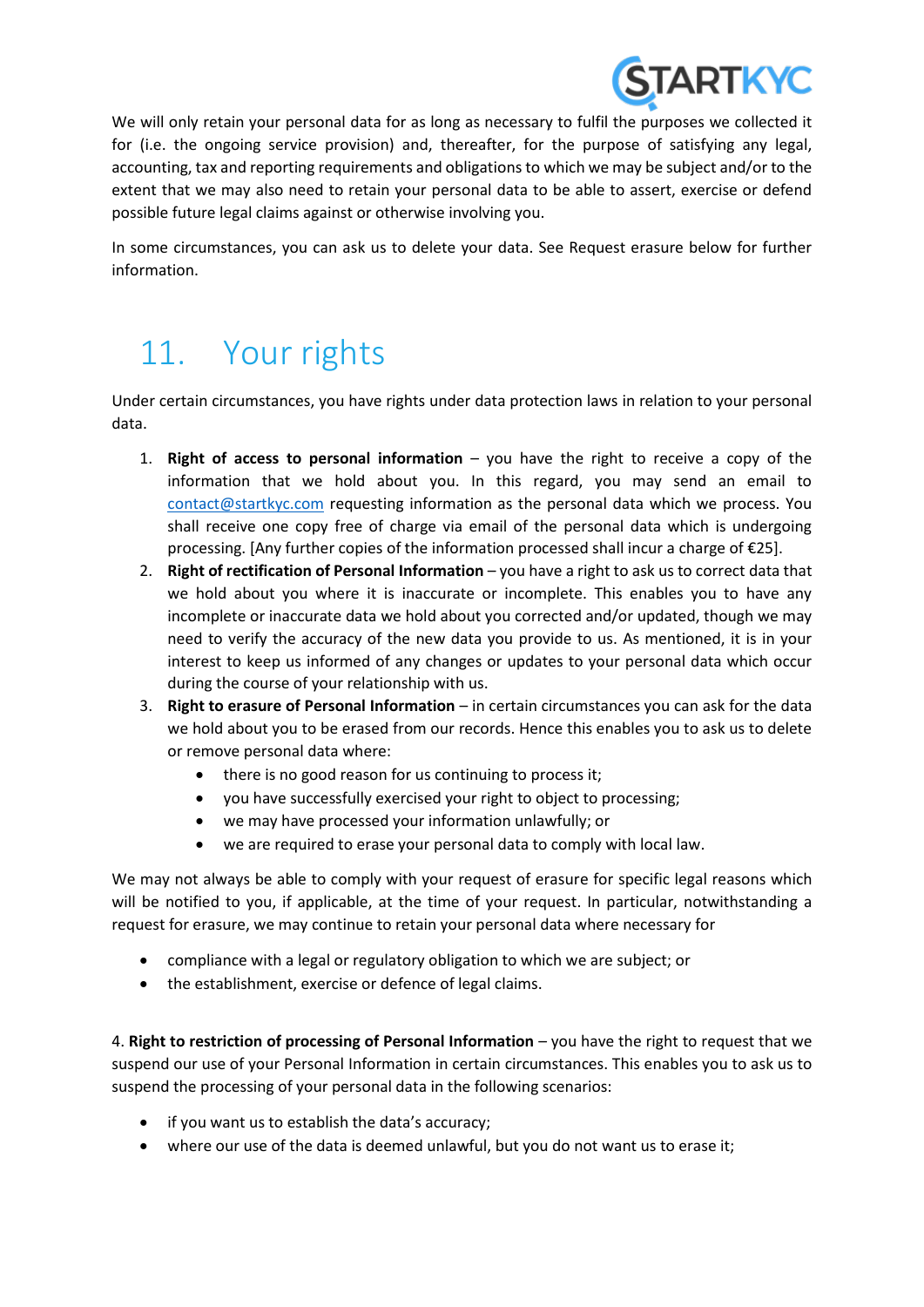

- where you need us to hold the data even if we no longer require it as you need it to establish, exercise or defend legal claims; or
- you have objected to our use of your data, but we need to verify whether we have overriding legitimate grounds to use it.

**5. Right to data portability** – you can obtain your Personal Information in a format which enables you to transfer that Personal Information to another organization. We will provide to you, or a third party you have chosen, your personal data in a structured, commonly used, machine-readable format. Note that this right only applies to automated information which you initially provided consent for us to use or where we used the information to perform a contract with you.

**6. Right to object to processing of Personal Information** – You have the right to object to our use of your Personal Information in certain circumstances.

7. **Right to object to automated processing, including profiling** – you also have the right not to be subject to the legal effects of automated processing or profiling in certain circumstances.

8. **Right to complain to the relevant data protection authority** should you think that we have processed your Personal Information in a manner that is not in accordance with data protection law, you can make a complaint to the Office of the Information and Data Protection Commissioner.

9. **Right to withdraw consent at any time** where we are relying on consent to process your personal data (which will not generally be the case). This will not however affect the lawfulness of any processing which we carried out before you withdrew your consent.

If you wish to exercise these rights, please contact us using the details below. You will not normally have to pay a fee to exercise your data subject rights. However, we may charge a reasonable fee if your request is clearly unfounded, repetitive or excessive. Alternatively, we may refuse to comply with your request in the above circumstances. We may need to request specific information from you to help us confirm your identity and ensure your right to access your personal data (or to exercise any of your other data subject rights). This is a security measure to ensure that personal data is not disclosed to any person who has no right to receive it. We may also contact you to ask you for further information in relation to your request to speed up our response. We try to respond to all legitimate requests within one month. Occasionally it may take us longer than a month if your request is particularly complex or you have made several requests. In this case, we will notify you and keep you updated.